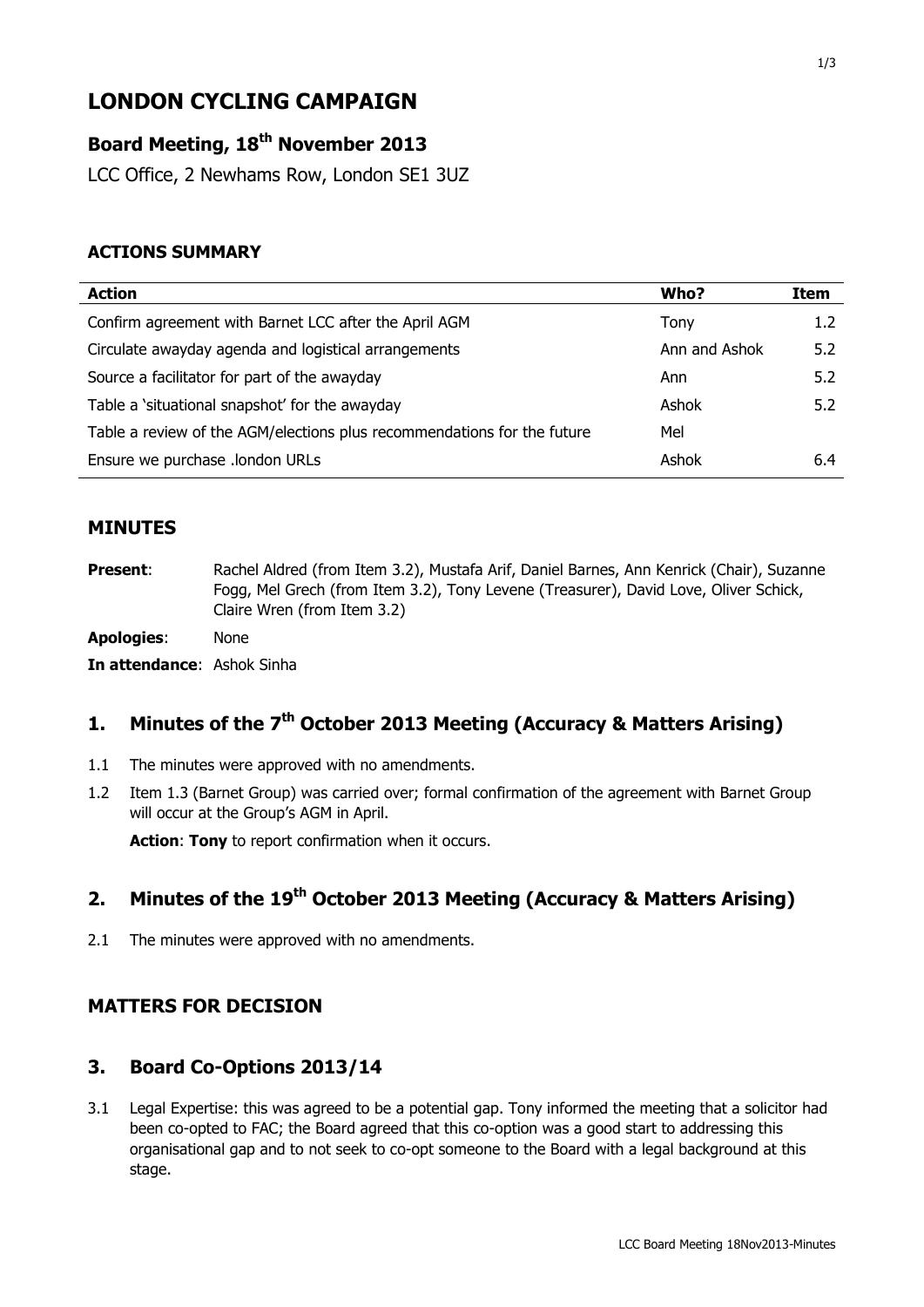3.2 The Board discussed whether or not to co-opt someone with HR expertise; it agreed to leave that option open for now and for Mel to review the situation by the time of the February Board meeting (bearing in mind her desire to move from HRC to IGC in due course).

# **4. "Vision for London"**

- 4.1 Oliver presented his proposal to create a Steering Group to carry forward the work he has done so far on this initiative, whose specific remit would be to create a "deployment plan".
- 4.2 It was agreed that this proposal should instead be considered at the awayday as part of the broader issue of improving our political/local campaigning.

# **MATTERS FOR DISCUSSION**

# **5. 2013/14 Awayday**

- 5.1 It was agreed that the awayday should be held at the offices of the Franco-British Council (courtesy of Ann) on Saturday  $11<sup>th</sup>$  January,  $10:00 - 18:00$ .
- 5.2 It was agreed that the awayday agenda should be (in no particular order):
	- i. General review of our current status
	- ii. Communications Strategy
	- iii. IT (related to the above, but also including back office)
	- iv. Political Campaigning
	- v. Vision for London
	- vi. A social ride
- 5.3 It was agreed that we should seek a free/expenses-only facilitator for at least part of the day.

#### **Actions**:

- **Ann** and **Ashok** to draw up and circulate an agenda and logistical arrangements.
- **Ashok** to table a 'situational snapshot'.
- **Ann** to source a facilitator based on her personal contacts.

# **6. AOB**

6.1 It was agreed that the Board should consider the review of this year's AGM and trustee elections, an create a plan for improving the running of them in 2014, at its February meeting

**Action**: **Mel** to table here review and recommendations at the February meeting.

- 6.2 Ashok noted that Evans Cycles had now joined as a sponsor of Space for Cycling, and was already promoting it to its London customer base. The Board greatly welcomed this. Oliver asked that we not forget to continue to extend our hand to smaller/independent retailers.
- 6.3 Ashok noted that he had now confirmed with a number of other city-based campaigns, plus CTC, that we would be happy to help lead a national Space for Cycling campaigning effort and to make available LCC resources under a 'Global Commons' license.
- 6.4 **Action**: **Ashok** to ensure we purchase .london URLs when they become available for sale.